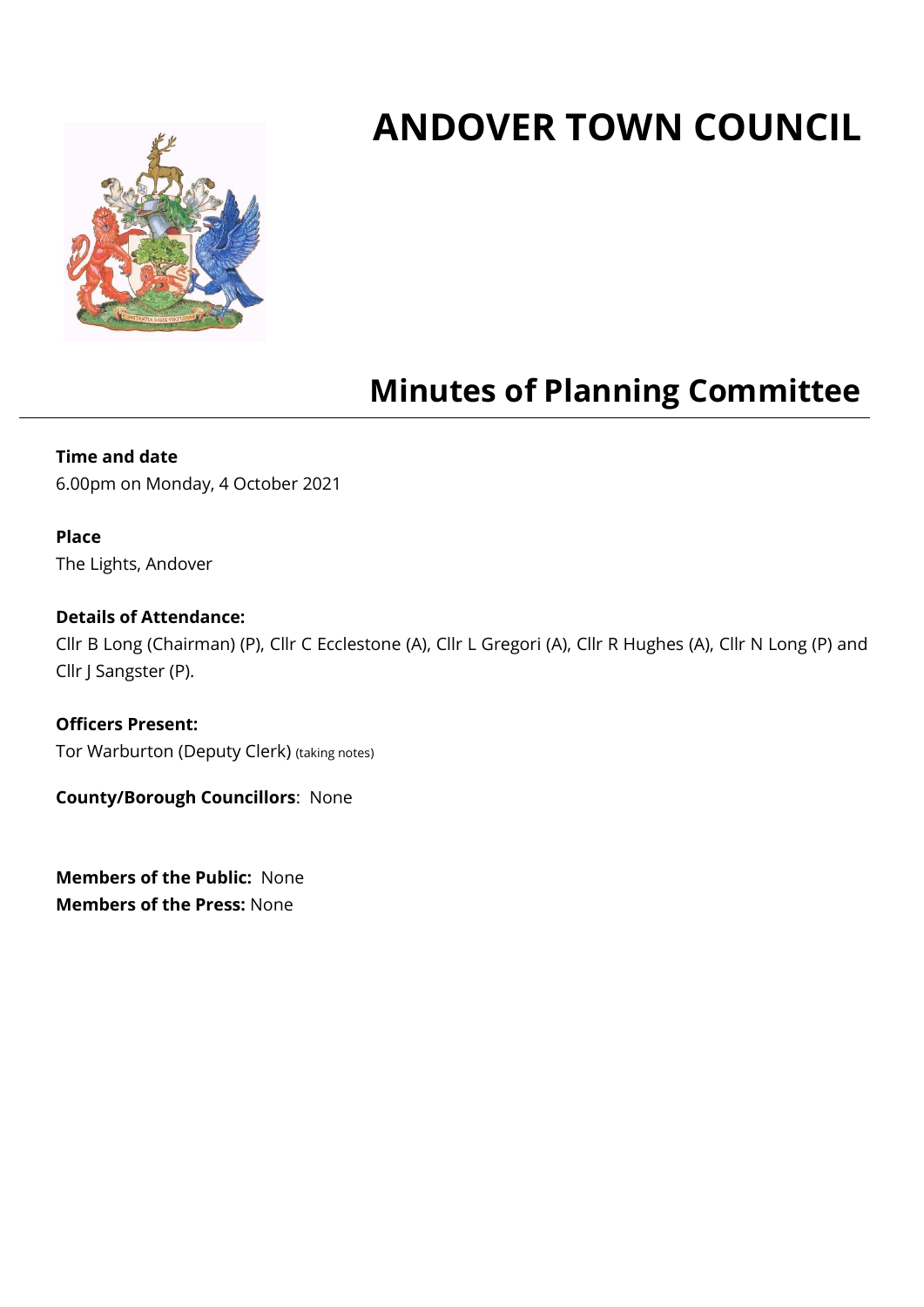## **PC 078/10/21 Vice Chairman for Municipal Year 2021/2022**

It was proposed by Councillor B Long and seconded by Councillor N Long that Councillor J Sangster be elected as Vice Chairman of the Planning Committee for the Municipal Year 2021/2022

A vote was taken which was unanimous.

#### **RESOLVED: that Councillor J Sangster be elected as Vice Chairman of the Planning Committee for the Municipal Year 2021/2022.**

## **PC 079/10/21 Apologies for Absence**

Apologies were received and accepted for Cllrs R Hughes and L Gregori.

#### **PC 080/10/21 Declarations of Interest**

There were no Declarations of Interest received in relation to any items on the agenda.

#### **PC 081/10/21 Minutes of Previous Meeting**

The Committee agreed unanimously to accept the minutes of 13 September 2021 as a correct record and to be signed by the Chair, Cllr B Long.

#### **PC 082/10/21 Public Participation**

There were no Members of the Public present to make a statement.

#### **PC 083/10/21 Planning Applications for Consideration by Committee**

Members considered and made observations on Andover Town Planning Applications on Test Valley Borough Council weekly lists of 36, 37 & 38.

| 21/02621/CLPN                                                                      | Application for a lawful development certificate | 2 Palmer Drive, Andover, |  |  |
|------------------------------------------------------------------------------------|--------------------------------------------------|--------------------------|--|--|
| 09.09.2021                                                                         | for proposed installation of air conditioning    | SP10 2SD                 |  |  |
| ANDOVER TOWN (ST                                                                   | unit to the external side wall of property       |                          |  |  |
| MARYS)                                                                             |                                                  |                          |  |  |
| <b>No Objection</b>                                                                |                                                  |                          |  |  |
| Comment: Concerned about noise to neighbouring property, can TVBC officers review. |                                                  |                          |  |  |
| 21/02490/FULLN                                                                     | Demolish double garage, pool enclosure and       | 22 Highlands Road,       |  |  |
| 10.09.2021                                                                         | pool, remove chimney stack, construct two        | Andover, SP10 2PX        |  |  |
| ANDOVER TOWN (ST                                                                   | storey rear extension, and replace car port with |                          |  |  |
| MARYS)                                                                             | linked detached garage, with altered access to   |                          |  |  |
|                                                                                    | front of property                                |                          |  |  |
| <b>No Objection</b>                                                                |                                                  |                          |  |  |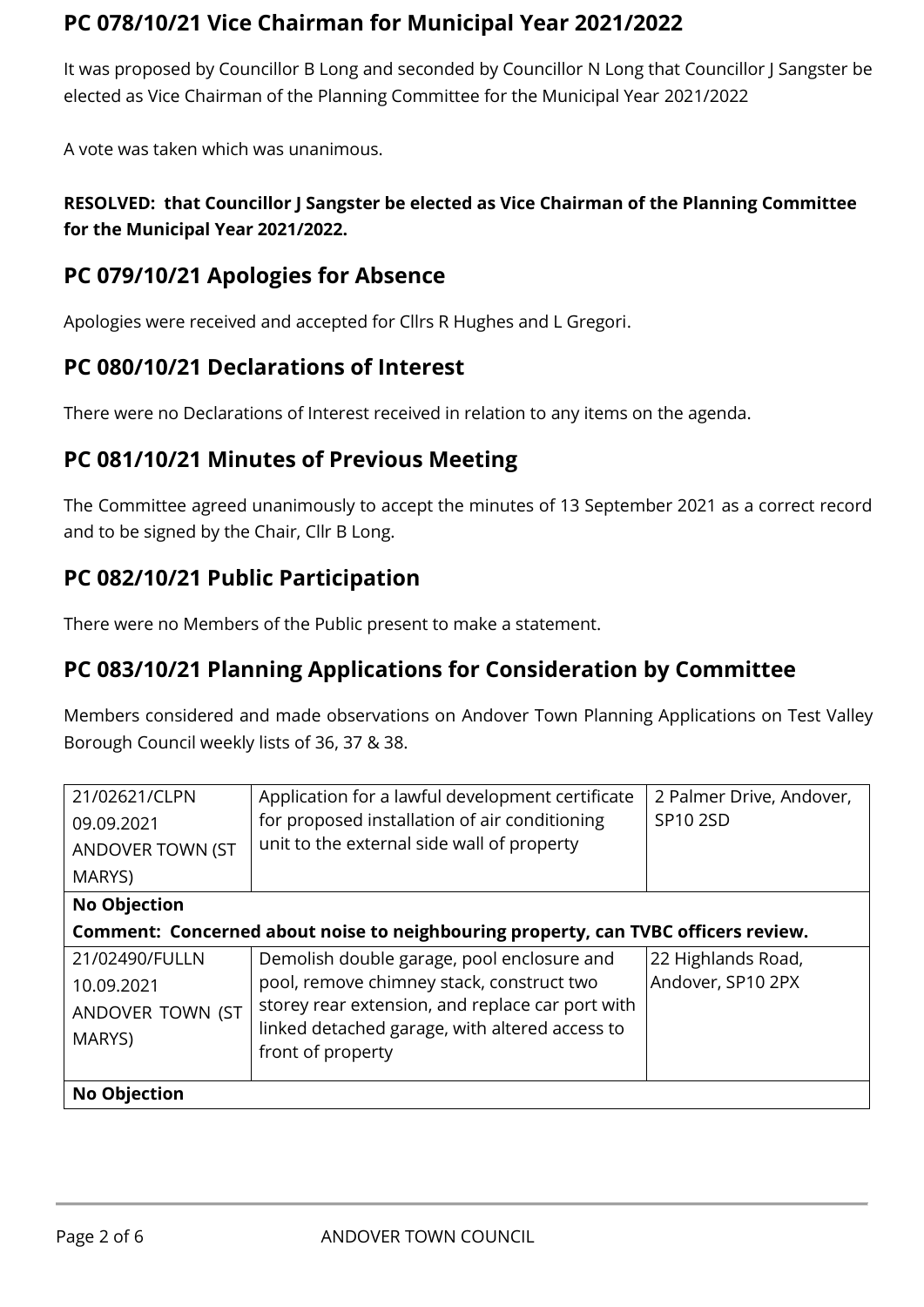| 21/02662/TPON                                                   | See tree works schedule                                                                   | 1 Sainsbury Close,    |
|-----------------------------------------------------------------|-------------------------------------------------------------------------------------------|-----------------------|
| 10.09.2021                                                      |                                                                                           | Andover, SP10 2LE     |
| <b>ANDOVER TOWN</b>                                             |                                                                                           |                       |
| (WINTON)                                                        |                                                                                           |                       |
|                                                                 | No tree works schedule on the website so unable to comment.                               |                       |
| 21/02646/FULLN                                                  | Single storey side extension                                                              | 5 High Beech Gardens, |
| 13.09.2021                                                      |                                                                                           | Andover, SP10 2AD     |
| <b>ANDOVER TOWN</b>                                             |                                                                                           |                       |
| (WINTON)                                                        |                                                                                           |                       |
| <b>No Objection</b>                                             |                                                                                           |                       |
| 21/02660/TPON                                                   | Works to trees as per tree works schedule 2623                                            | 1 Redbridge Drive,    |
| 13.09.2021                                                      |                                                                                           | Andover, SP10 2LF     |
| <b>ANDOVER TOWN</b>                                             |                                                                                           |                       |
| (WINTON)                                                        |                                                                                           |                       |
|                                                                 | Are new trees, similar to the ones removed, going to be planted to replace the ones to be |                       |
| removed.                                                        |                                                                                           |                       |
| 21/02661/TPON                                                   | Works to trees as per works schedule                                                      | 1 The Watermeadows,   |
| 13.09.2021                                                      |                                                                                           | Andover, SP10 2BF     |
| <b>ANDOVER TOWN</b>                                             |                                                                                           |                       |
| (WINTON)                                                        |                                                                                           |                       |
|                                                                 | Are new trees, similar to the ones removed, going to be planted to replace the ones to be |                       |
| removed, in particular the Poplar tree.                         |                                                                                           |                       |
| 21/00474/FULLN                                                  | Cease using garage for vehicle parking                                                    | 51 Jutland Crescent,  |
| 17.09.2021                                                      | (relaxation of requirements of Condition 7 of                                             | Andover, Hampshire,   |
| <b>ANDOVER TOWN</b>                                             | TVN.04861/31) conversion of garage into                                                   | <b>SP10 4NB</b>       |
| (HARROWAY)                                                      | habitable accommodation to form kitchen,                                                  |                       |
|                                                                 | bricking up opening and insertion of window                                               |                       |
| <b>No Objection</b>                                             |                                                                                           |                       |
|                                                                 | Please confirm that there is adequate parking for 2 cars.                                 |                       |
| 21/02696/FULLN                                                  | Car port changed to an enclosed garage                                                    | 74 Draper Close,      |
| 17.09.2021                                                      |                                                                                           | Andover, SP11 6YR     |
| <b>ANDOVER TOWN</b>                                             |                                                                                           |                       |
|                                                                 |                                                                                           |                       |
| (ROMANS)                                                        |                                                                                           |                       |
| <b>No Objection</b>                                             |                                                                                           |                       |
| 21/02687/FULLN                                                  | Change of use to drinking establishment                                                   | The Owls Nest, 21     |
| 21.09.2021                                                      |                                                                                           | Winchester Street,    |
| <b>ANDOVER TOWN</b>                                             |                                                                                           | Andover               |
| (WINTON)                                                        |                                                                                           |                       |
| <b>No Objection</b><br>Support the return of the establishment. |                                                                                           |                       |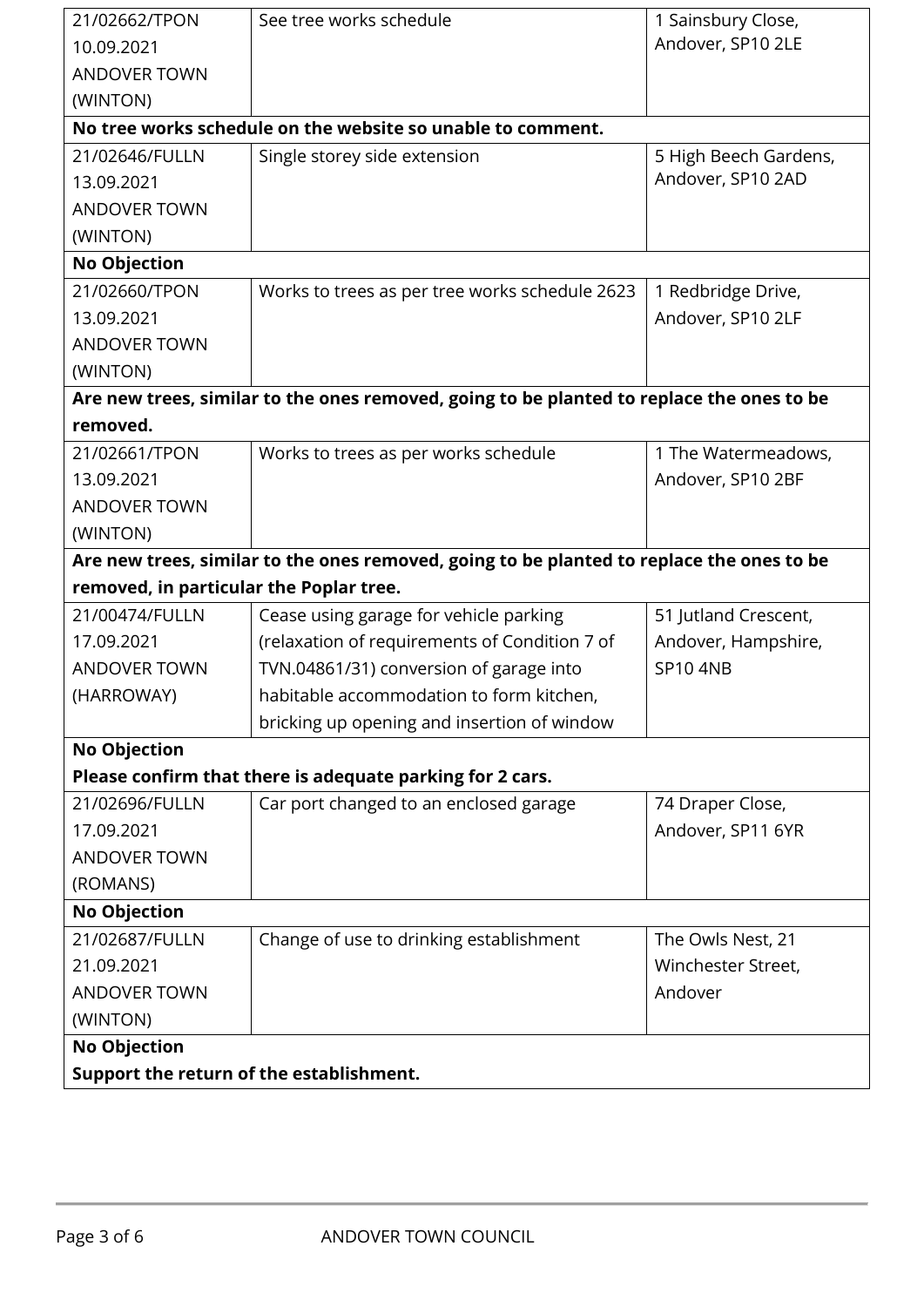| 21/02711/CLPN                          | Application for a Lawful Development                                                  | 21 Picket Road, Picket  |
|----------------------------------------|---------------------------------------------------------------------------------------|-------------------------|
| 21.09.2021                             | Certificate for a proposed flat roof dormer                                           | Piece, SP11 6UX         |
| <b>ANDOVER TOWN</b>                    |                                                                                       |                         |
| (DOWNLANDS)                            |                                                                                       |                         |
|                                        | Comment: Concerns over the Juliet style opening to dormer, could cause overlooking to |                         |
|                                        | neighbours. Please can TVBC Officers review.                                          |                         |
| 21/02760/TPON                          | T1 - Field Maple - Prune back and reduce lateral                                      | 25 Barnfield Rise,      |
| 21.09.2021                             | limbs to create 2m clearance from property, T2                                        | Andover, SP10 2UQ       |
| <b>ANDOVER TOWN</b>                    | - Hawthorn - Reduce all overhang from side of                                         |                         |
| (MILLWAY)                              | property and rear garden to create 2m                                                 |                         |
|                                        | clearance                                                                             |                         |
| <b>No Objection</b>                    |                                                                                       |                         |
| 21/02671/FULLN                         | Change of Use to Class E or B2 or B8 (Flexible                                        | Hunting Gate,           |
| 22.09.2021                             | permission)                                                                           | Unit M, East            |
| <b>ANDOVER TOWN</b>                    |                                                                                       | Portway,                |
| (HARROWAY)                             |                                                                                       | Portway                 |
|                                        |                                                                                       | <b>Business Park</b>    |
| <b>No Objection</b>                    |                                                                                       |                         |
| <b>Support</b>                         |                                                                                       |                         |
| 21/02782/TPON                          | T1-T2 - Lime Trees, T3-T4 - Sycamore Trees -                                          | 1 Tyhurst Place,        |
| 23.09.2021                             | Overall crown reduction of 35% - Removal of                                           | Winchester              |
| <b>ANDOVER TOWN</b>                    | branches in danger of falling (dead wood)                                             | Road, Andover,          |
| (WINTON)                               |                                                                                       | Hampshire               |
|                                        |                                                                                       | <b>SP10 2FW</b>         |
| <b>Refer to Arboricultural Officer</b> |                                                                                       |                         |
| 21/02210/FULLN                         | Erect 9 detached bungalows together with                                              | Silverdene, 25 Walworth |
| 30/09/2021                             | associated access and landscaping                                                     | Road, Picket Piece      |
| ANDOVER TOWN                           |                                                                                       |                         |
| (DOWNLANDS)                            |                                                                                       |                         |
| <b>No Objection</b>                    |                                                                                       |                         |
|                                        | 106 monies to allotments should come to Andover Town Council from this development.   |                         |
|                                        | Concerns of visibility for cars from entrance and exit to site.                       |                         |
|                                        | NOTIFICATION OF A CHANGE OF USE (FOR INFORMATION ONLY)                                |                         |
| 21/02707/PDMAN                         | Prior Notification under Class MA - For the                                           | Crown                   |
| 15.09.2021                             | change of use of the rear ground floor section                                        | <b>Buildings (Part</b>  |
| <b>ANDOVER TOWN</b>                    | from commercial (Class E) (former Class A2                                            | Ground Floor),          |
| (WINTON)                               | financial and professional services) to                                               | 6 - 8 London            |
|                                        | residential (Class C) for 8 flats                                                     | Street,                 |
|                                        |                                                                                       | Andover,                |
|                                        |                                                                                       | Hampshire               |
|                                        |                                                                                       | <b>SP10 2PA</b>         |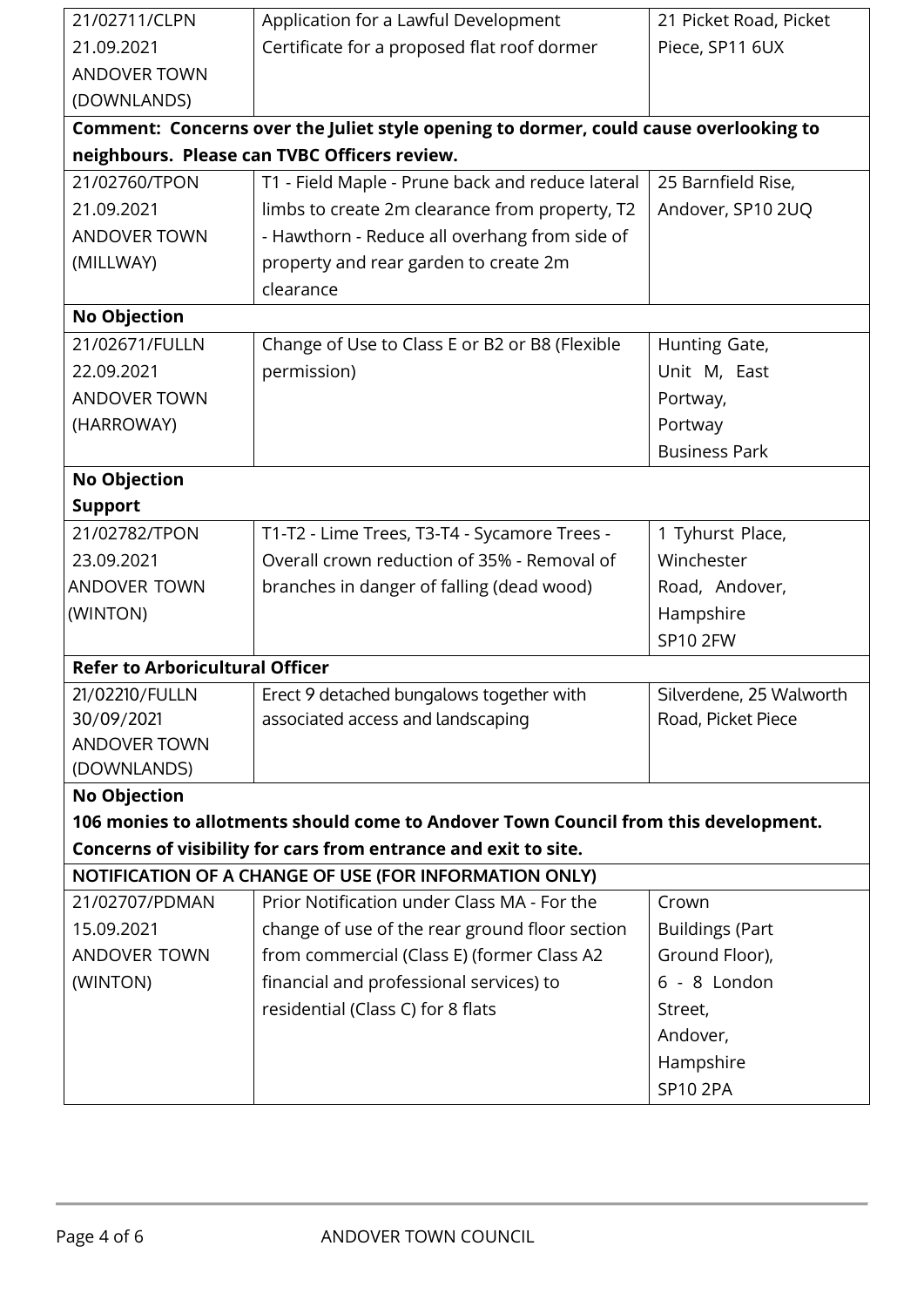| <b>Noted</b> |  |
|--------------|--|

## **PC 084/10/21 Decision Notices**

The Decision notices for Lists of 36, 37 & 38 were noted.

## **PC 085/10/21 Consultation – Proposed Base Station Upgrade**

Members considered notification of a proposed base station upgrade at Plot 6B West Portway Industrial Estate.

#### **PC 086/10/21 Andover Down Road Changes Scheme**

Members considered the proposed road changes and fully supports them.

It was proposed by Cllr B Long and seconded by Cllr N Long that the Proper Officer invites Karen Bisley to enter into discussions on further measures that could be introduced to calm traffic and make Andover Down safer.

A vote was taken which was unanimous.

**RESOLVED: that the Proper Officer invites Karen Bisley to enter into discussions on further measures that could be introduced to calm traffic and make Andover Down safer.**

#### **PC 087/10/21 Street Naming**

There were no Street Naming Notifications received.

#### **PC 088/10/21 Communications from Test Valley Borough Council**

There were no communications received from Test Valley Borough Council.